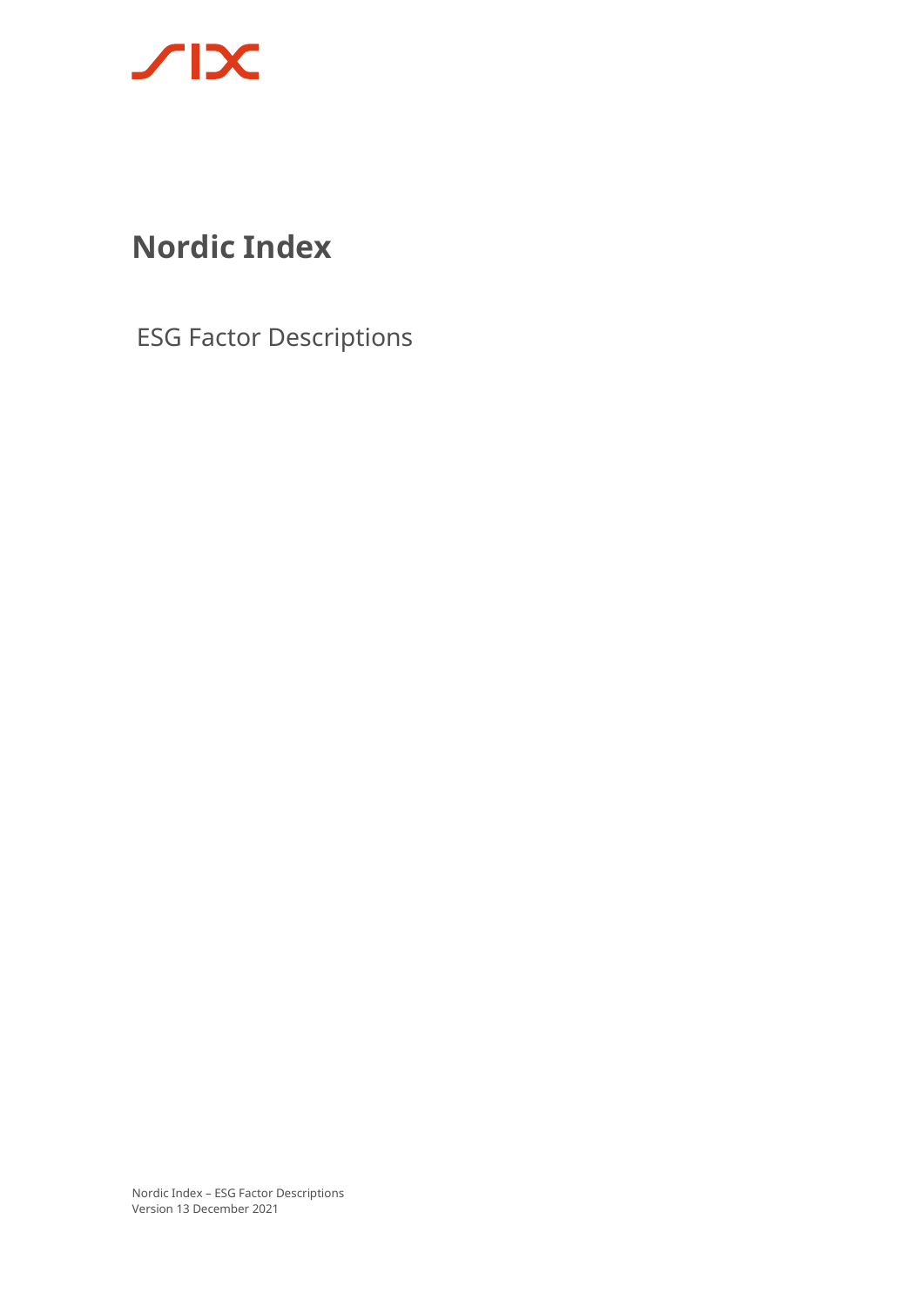# **1 Introduction**

Description of sources, definitions, reference standards, and calculations of ESG factors listed in Annex II to Delegated Regulation (EU)2020/1816 regarding equities.

As no benchmark families are defined, details (scores) are only provided on a benchmark level according to item 7 in Annex II to Delegated Regulation (EU)2020/1816).

# **2 Descriptions for equity benchmarks**

# **2.1 List of combined ESG factors**

**Item 7a)**

#### **1. Weighted average ESG rating of the benchmark**

Source of data: ISS ESG

Description: This factor provides a numeric score from 1 (D-) to 4 (A+) linked to the rated entity's overall rating based on an assessment of environmental, social, and governance performance.

Calculation: Weighted average ESG rating score of all benchmark constituents.

#### **2. Overall ESG rating of top ten benchmark constituents by weighting in the benchmark**

Source of data: ISS ESG.

Description: Weighted average ESG ratings for the ten highest weighted benchmark components.

Calculation: Weighted average ESG rating score of top the ten benchmark constituents by weighting in the benchmark

# **2.2 List of environmental factors**

**Item 7b)**

#### **1. Weighted average environmental rating of the benchmark**

Source of data: ISS ESG.

Description: This factor provides a numeric score from 1 (D-) to 4 (A+) linked to the rated entity's Environmental rating. The Environmental rating is based on an assessment of performance across key environmental metrics including energy management, water risk and impact, waste management, eco-efficiency, sector specific environmental aspects along the value chain, and other issues.

Calculation: Weighted average environmental rating score of all benchmark constituents.

## **2. Exposure of the benchmark portfolio to renewable energy as measured by capital expenditures (CapEx) in those activities (as a share of total CapEx by energy companies included in the portfolio)**

No longer required by EU regulation.

**3. Exposure of the benchmark portfolio to climate-related physical risks, measuring the effects of extreme weather events on companies' operations and production or on the different stages of the supply chain (based on issuer exposure)**

Source of data: ISS ESG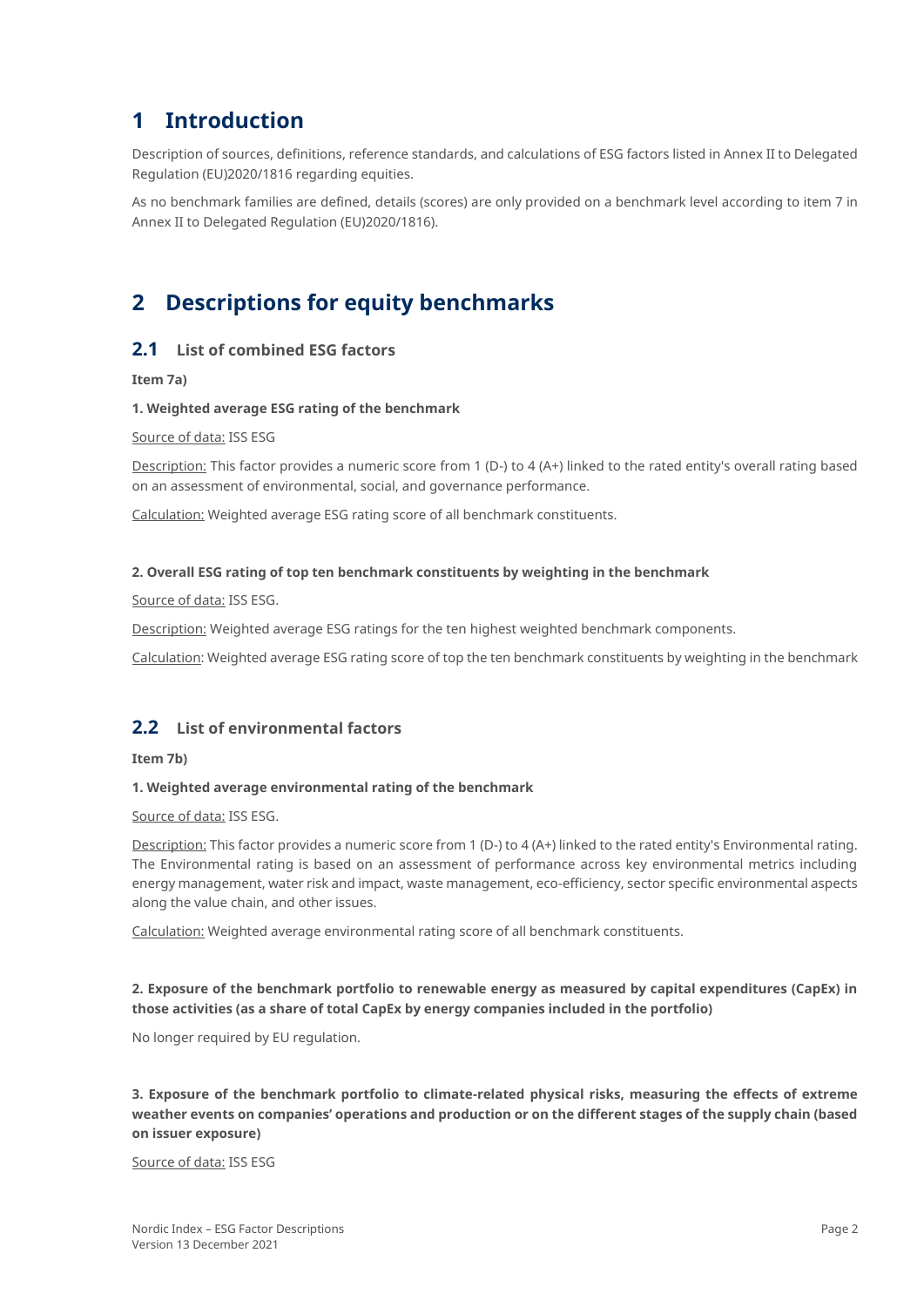Description: Physical climate hazards are here defined as physical processes or extreme events and disasters that can harm human health, livelihoods or natural resources. The ISS ESG physical risk analysis currently includes five main hazards. The hazards included are five of the costliest, meaning that the damaged incurred by the hazards have resulted in, and are expected to result in, substantial financial impacts on both business and civil society. The term risk is used to show the potential financial and social implications of a hazard. The five hazards covered are: Tropical cyclones, River floods, Droughts, Wildfires, Heat waves. The analysis extends to the year 2050 and includes a "most likely" scenario built around Radiation Concentration Pathway (RCP) 4.5. Hazard intensities are derived from an ensemble output of 8 the Coupled Model Intercomparison Project 5 (CMIP5) and the climate risk modelling tool Climada. The raw climate output is corrected for biases to ensure regional accuracy. The spatial resolution is 100km2. The score is expressed on a scale 0-100 where a low score indicates high risk, and a high score indicates low risk. For example, a score of 5 in the most likely scenario for a company in the cement sector shows that, in a most likely climate scenario, the company has a high risk of financial impacts from climate change compared to other companies in the sector.

Calculation: Weighted average climate-related physical risks score of all benchmark constituents

# **4. Degree of exposure of the portfolio to the sectors listed in Sections A to H and Section L of Annex I to Regulation (EC) No 1893/2006 of the European Parliament and of the Council (2) as a percentage of the total weight in the portfolio**.

Source of data: SIX Financial Information AG

Description: NACE (Nomenclature of Economic Activities) is the European statistical classification of economic activities.

Calculation: Weighted average percentage of index constituents with the below NACE sectors,

| NACE sector | Description                                                          |
|-------------|----------------------------------------------------------------------|
| Α           | AGRICULTURE, FORESTRY AND FISHING                                    |
| B           | MINING AND QUARRYING                                                 |
|             | <b>MANUFACTURING</b>                                                 |
| D           | ELECTRICITY, GAS, STEAM AND AIR CONDITIONING SUPPLY                  |
| Е           | WATER SUPPLY; SEWERAGE, WASTE MANAGEMENT AND REMEDIATION ACTIVITIES  |
|             | CONSTRUCTION                                                         |
| G           | WHOLESALE AND RETAIL TRADE; REPAIR OF MOTOR VEHICLES AND MOTORCYCLES |
| Н           | <b>TRANSPORTATION AND STORAGE</b>                                    |
|             | REAL ESTATE ACTIVITIES                                               |

## **5. Greenhouse gas (GHG) intensity of the benchmark**

#### Source of data: ISS ESG

Description: This factor identifies the issuer's total (Scope 1 + Scope 2) carbon emissions intensity. Carbon intensity is expressed as the issuer's total carbon emissions per million EUR of revenue as a proxy of the carbon efficiency per unit of output.

Calculation: Weighted average carbon intensity score of all benchmark constituents.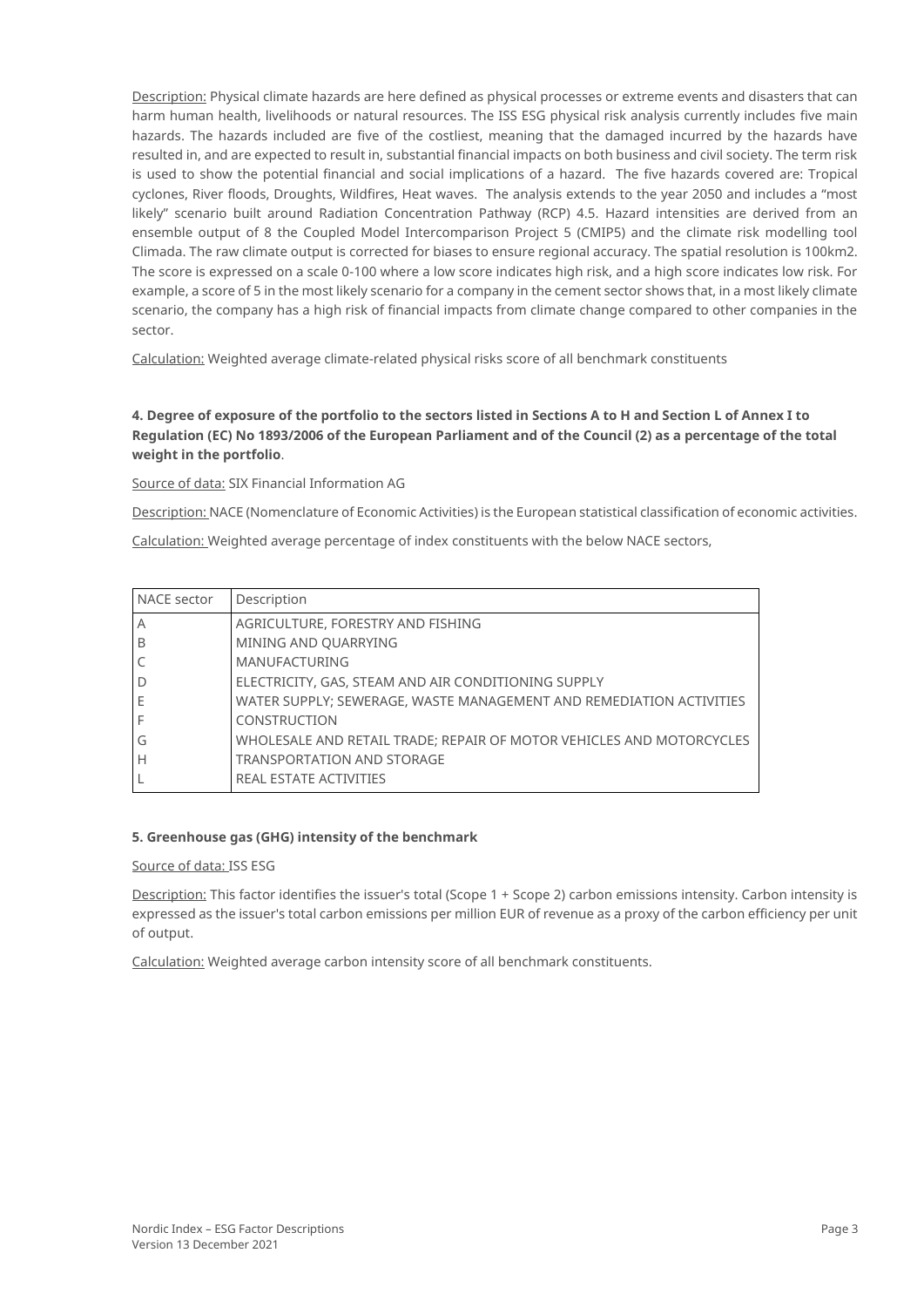#### **6. Percentage of GHG emissions reported versus estimated**

#### Source of data: ISS ESG

Description: This factor identifies the data resource used for the Total Emissions value. Reported data includes information derived from Sustainability or Annual Reports, CDP disclosures, or other verified resources. The "Modelled Emissions" value identifies issuers where ISS ESG has applied estimated emissions models to generate emissions data, either because the issuer does not report emissions or an issuer's reported emissions data does not meet quality standards.

Calculation: Weighted average percentage of index constituents with reported versus estimated GHG emissions.

## **7. Exposure of the benchmark portfolio to companies the activities of which fall under Divisions 05 to 09, 19 and 20 of Annex I to Regulation (EC) No 1893/2006**

Source of data: SIX Financial Information AG

Description: NACE (Nomenclature of Economic Activities) is the European statistical classification of economic activities.

Calculation: Weighted average percentage of index constituents with the below NACE divisions,

| <b>NACE</b><br>division | Description                                        |
|-------------------------|----------------------------------------------------|
| 05                      | Mining of coal and lignite                         |
| 06                      | Extraction of crude petroleum and natural gas      |
| 07                      | Mining of metal ores                               |
| 08                      | Other mining and quarrying                         |
| 09                      | Mining support service activities                  |
| 19                      | Manufacture of coke and refined petroleum products |
| 20                      | Manufacture of chemicals and chemical products     |

#### **8. Exposure of the benchmark portfolio to activities included in the environmental goods and services sector, as defined in Article 2, point (5) of Regulation (EU) No 691/2011 of the European Parliament and of the Council**

#### Source of data: ISS ESG

Description: This factor identifies the percent of total revenue derived from activities included in the environmental goods and services sector.

Calculation: Weighted average percent of total revenue derived from activities included in the environmental goods and services sector for all benchmark constituents.

# **2.3 List of social factors**

**Item 7c)**

#### **1. Weighted average social rating of the benchmark**

#### Source of data: ISS ESG

Description: This factor provides a numeric score from 1 (D-) to 4 (A+) linked to the rated entity's Social rating. The Social rating is based on an assessment of performance across key social sustainability metrics, including staff and suppliers, health and safety, human rights, sector specific product responsibility, and other issues.

Calculation: Weighted average social rating score of all benchmark constituents.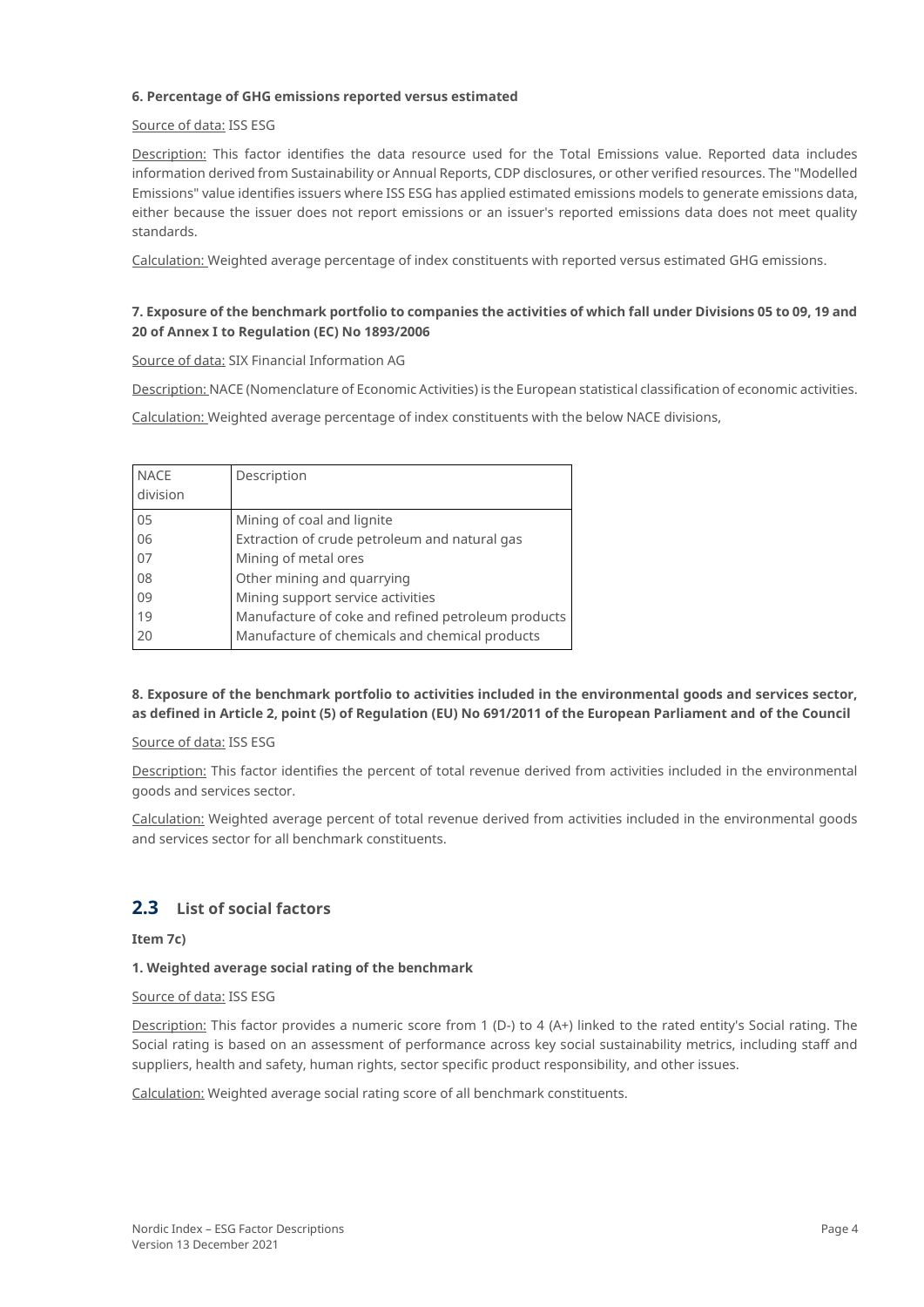#### **2. International treaties and conventions, United Nations principles or, where applicable, national law used in order to determine what constitutes a 'controversial weapon'**

#### Source of data: ISS ESG

#### Description:

- Anti-personnel mines: Convention on the Prohibition of the Use, Stockpiling, Production and Transfer of Anti-Personnel Mines and on Their Destruction
- Biological weapons: Convention on the Prohibition of the Development, Production and Stockpiling of Bacteriological (Biological) and Toxin Weapons and on their Destruction
- Chemical weapons: Convention on the Prohibition of the Development, Production, Stockpiling and Use of Chemical Weapons and on their Destruction
- Cluster munitions: Convention on Cluster Munitions
- Nuclear weapons: Treaty on the Non-Proliferation of Nuclear Weapons and the International Court of Justice's Advisory Opinion on the Legality of the Threat or Use of Nuclear Weapons as well as the Treaty on the Prohibition of Nuclear Weapons

Calculation: No calculation needed.

#### **3. Weighted average percentage of benchmark constituents in the controversial weapons sector**

#### Source of data: ISS ESG

Description: Indicates companies with verified involvement in controversial weapons (biological, chemical, nuclear weapons, cluster munitions, anti-personnel mines, depleted uranium)

Calculation: Weighted average percentage of benchmark constituents with verified involvement in controversial weapons

#### **4. Weighted average percentage of benchmark constituents in the tobacco sector.**

#### Source of data: ISS ESG

Description: This factor identifies issuers engaged in the production, distribution, or provision of services related to tobacco. The "Production" value identifies issuers engaged in manufacturing and producing tobacco products, as well as companies that grow or process raw tobacco leaves, "Distribution" includes issuers engaged in the wholesale or retail distribution of tobacco products, and "Services" identifies issuers engaged in marketing and promotion of tobacco products, issuers that supply key products necessary for the production of tobacco products, as well as issuers that license a company or brand name to tobacco products.

Calculation: Weighted average percentage of benchmark constituents engaged in the production, distribution, or provision of services related to tobacco.

#### **5. Number of benchmark constituents subject to social violations (absolute number and relative divided by all benchmark constituents), as referred to in international treaties and conventions, United Nations principles and, where applicable, national law.**

#### Source of data: ISS ESG

Description: Indicates companies with a verified failure to respect established norms with regard to Human Right or Labor Rights.

Calculation: Weighted average percentage of benchmark constituents with a verified failure to respect established norms with regard to Human Right or Labor Rights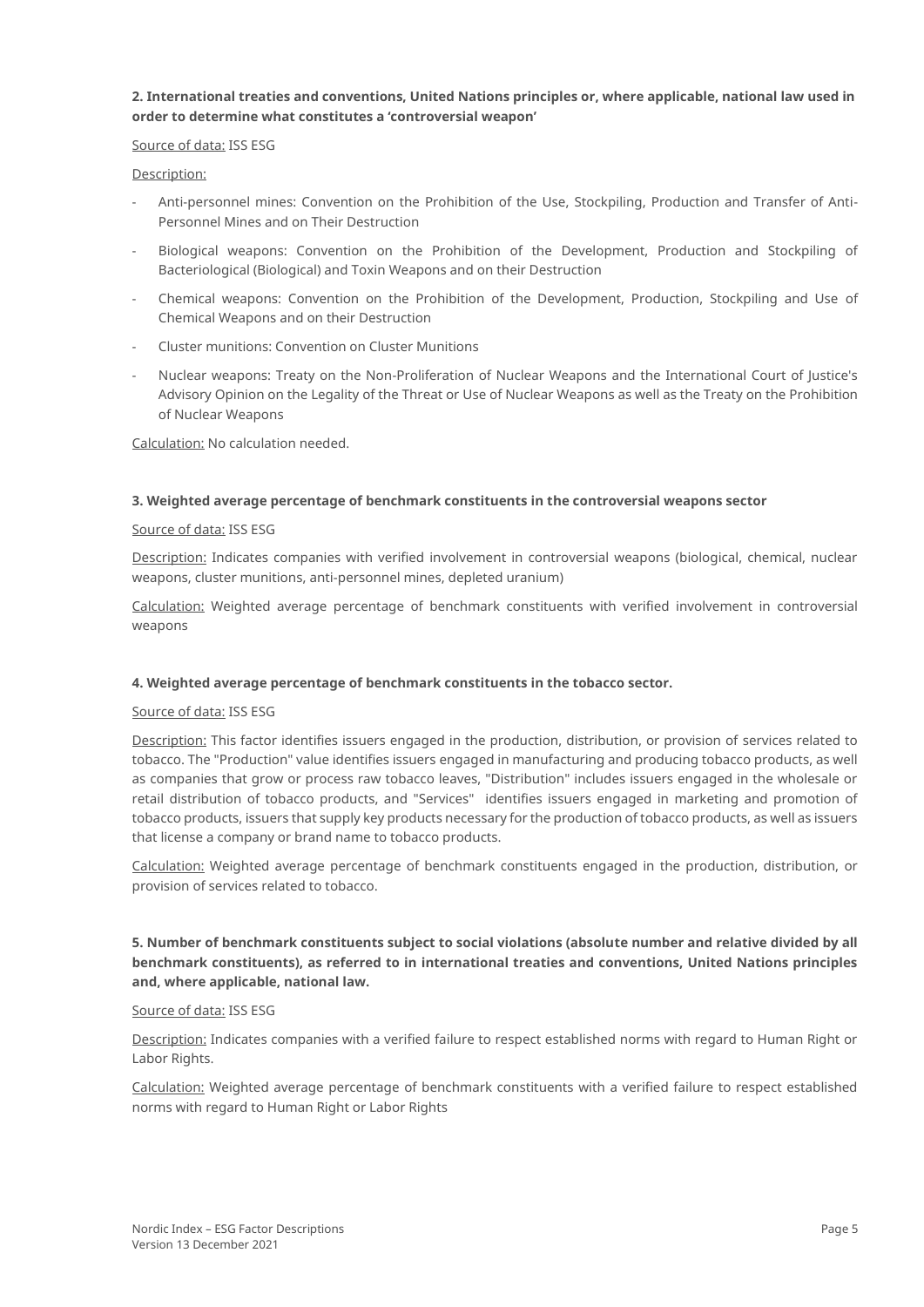#### **6. Exposure of the benchmark portfolio to companies without due diligence policies on issues addressed by the fundamental International Labor Organisation Conventions 1 to 8.**

#### Source of data: ISS ESG

Description: This factor provides an indication of whether the issuer lacks due diligence policies on issues addressed by the fundamental International Labor Organisation Conventions 1 to 8.

Calculation: Weighted average percentage of benchmark constituents whether the issuer lacks due diligence policies on issues addressed by the fundamental International Labor Organisation Conventions 1 to 8.

#### **7. Weighted average gender pay gap**

Data not yet available.

#### **8. Weighted average ratio of female to male board members**

Source of data: ISS ESG

Description: Ratio of female to male board members

Calculation: Weighted average ratio of female to male board members

#### **9. Weighted average ratio of accidents, injuries, fatalities.**

#### Source of data: ISS ESG

Description: The factor evaluates the company employee's total recordable incident rate, normalized by 200,000 hours worked. ISS ESG delivers data only where the company reports according to standardized metrics, i.e. Total Recordable Incident Rate per 200000 working hours.

Calculation: Weighted average of the benchmark constituents' total recordable incident rate.

#### **10. Numbers of convictions and amount of fines for violations of anti-corruption and antibribery laws**

Data not yet available

# **2.4 List of governance factors**

**7d)**

#### **1. Weighted average governance rating of the benchmark**

Source of data: ISS ESG

Description: This factor provides a numeric score from 1 (D-) to 4 (A+) linked to the rated entity's Governance rating. The Governance rating is based on an assessment of performance across key governance metrics, including business ethics, corporate governance, and other issues

Calculation: Weighted average governance rating score of all benchmark constituents.

#### **2. Weighted average percentage of board members who are independent**

#### Source of data: ISS ESG

Description: Percentage of board independence based on ISS classification of Independence.

Calculation; Weighted average percentage of board independence of all benchmark constituents.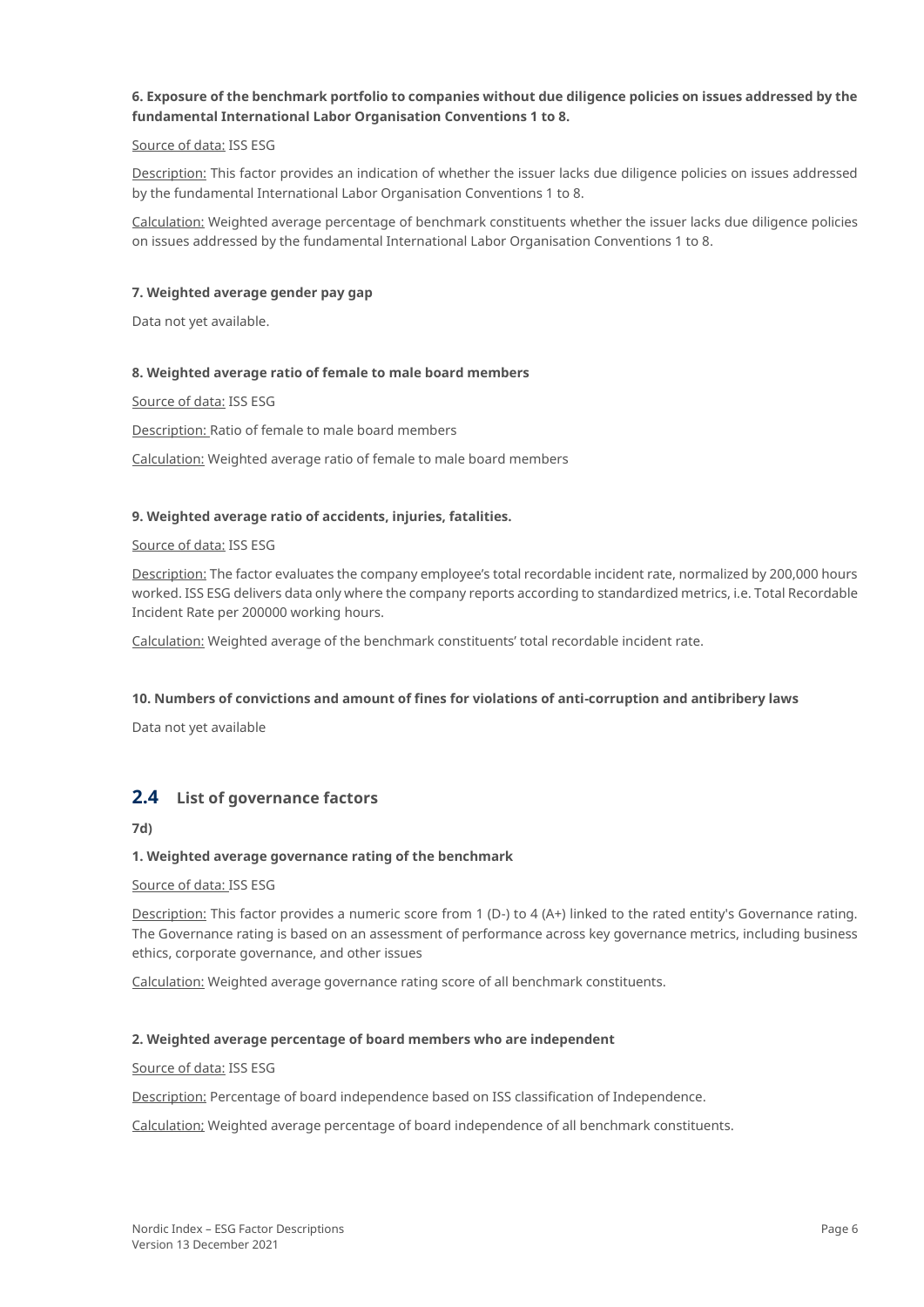### **3. Weighted average percentage of female board members**

Source of data: ISS ESG

Description: Percent of women on board

Calculation: .Weighted average percentage of women on board of all benchmark constituents.